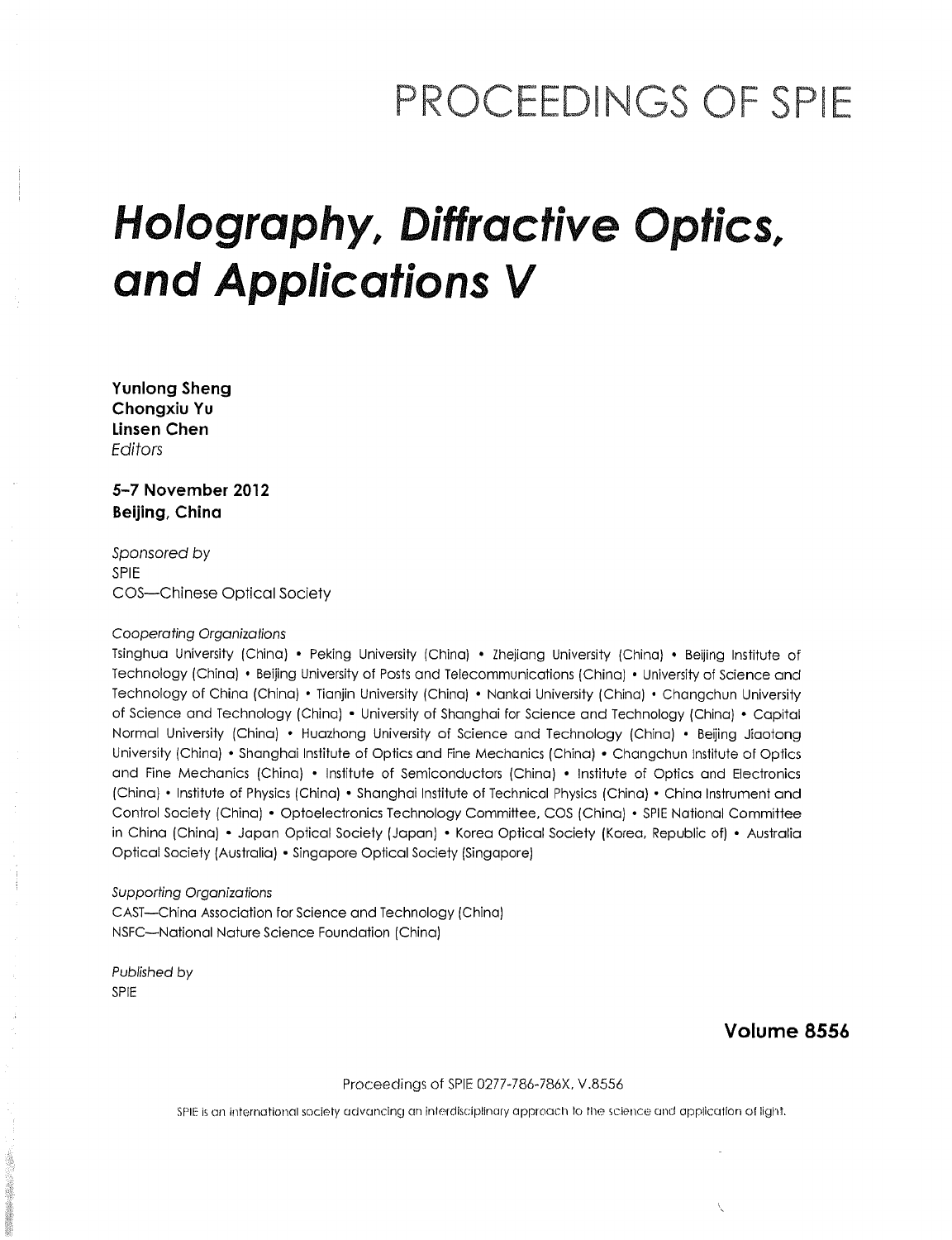### **Contents**

- Symposium Committees ix
- xi Conference Committee
- XIII Quantum dot lasers and relevant nanoheterostructures (Plenary Paper] [8552-1]

#### SESSION 1 3D DISPLAY I

- 8556 02 Transparent 3D display for augmented reality (Invited Paper) [8556-1] B. Lee, J. Hong, Seoul National Univ. (Korea, Republic of)
- 8556 03 Fourier holographic display system of three-dimensional images using phase-only spatial light modulator [8556-2] H. Zhang, Y. Zhao, H. Gu, Q. Tan, L. Cao, G. Jin, Tsinghua Univ. (China)
- 8556 05 Comparative analysis on light field reconstruction characteristics of autostereoscopic three-dimensional display technologies (Invited Paper) [8556-3] J. -H. Park, Chungbuk National Univ. (Korea, Republic of)

#### SESSION 2 3D DISPLAY II

- 8556 07 Binocular and multi-view parallax images acquisition for three dimensional stereoscopic displays [8556-6] H. Ge, X. Sang, T. Zhao, J. Yuan, J. Leng, Beijing Univ. of Posts and Telecommunications (China); Y. Zhang, Minzu Univ. of China (China); B. Yan, Beijing Univ. of Posts and Telecommunications (China)
- 8556 08 An experimental study on the relationship between maximum disparity and comfort disparity in stereoscopic video [8556-8] Z. Chen, J. Shi, Y. Tai, Yunnan Normal Univ. (China)

#### SESSION <sup>3</sup> TELECOMM APPLICATION

<sup>8556</sup> OA A novel super-orthogonal modulation scheme for high speed optical OFDM system [8556-10] Q. Zhang, X. Xin, L. Zhang, Y. Wang, C. Yu, N. Meng, H. Wang, Beijing Univ. of Posts Communication (China)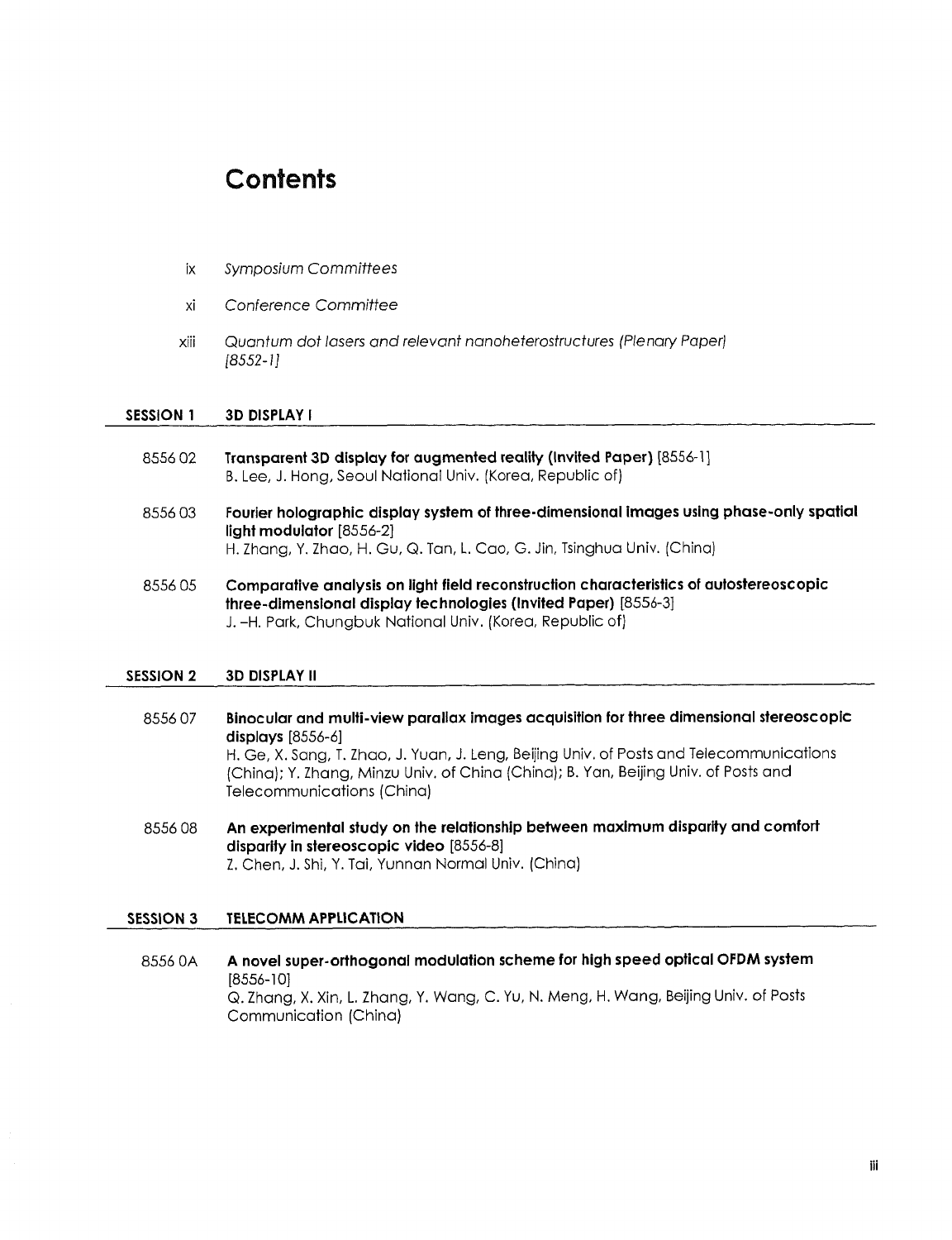#### SESSION 4 DIFFRACTION OF PLASMONIC STRUCTURE <sup>I</sup>

- 8556 OD Impact of surface waves on the electromagnetic enhancement by a metallic nano-cavity (Invited Paper) [8556-13] H. Liu, Z. Zeng, Nankai Univ. (China)
- 8556 OE Enhanced subwavelength light spot of vertically tapered metallic aperture based on plasmonics [8556-15] J.-B. Park, K. Kim, l.-M. Lee, D. Choi, B. Lee, Seoul National Univ. (Korea, Republic of)
- 8556 OF Theory on the quasi-cylindrical wave diffracted by a subwavelength metallic slit and its enhancement by surface plasmon resonance [8556-14] Y. Gravel, Y. Sheng, Univ. Laval (Canada)

#### SESSION 5 DIFFRACTION OF PLASMONIC STRUCTURE II

8556 OG Tunable nano-pattern generation based on surface plasmon polaritons (Invited Paper) [8556-16] C. Wang, F. Xu, Y. Lou, B. Cao, Soochow Univ. (China)

#### SESSION <sup>6</sup> DIGITAL HOLOGRAPHY <sup>I</sup>

8556 01 Digital holographic display for a single user (Invited Paper) [8556-18] J. Hahn, Kyungpook National Univ. (Korea, Republic of); H. Kim, Korea Univ. (Korea, Republic of)

#### SESSION 7 DIGITAL HOLOGRAPHY II

- 8556 OK A JPEG-based enhanced compression algorithm of digital holograms [8556-21] H. Yu, Z. Zhang, J. Zhong, Jinan Univ. (China)
- 8556 0L Effect of phase-shift step on hologram reconstruction in Fresnel incoherent correlation holography [8556-22] H. Chen, Y. Wan, T. Man, Z. Jiang, D. Wang, Beijing Univ. of Technology (China)

8556 ON Detection of silver ions induced morphological changes on E. coli membrane using digital holographic microscopy [8556-24] F. Borji, A. Mohebi, Univ. of Zanjan (Iran, Islamic Republic of); A.-R. Moradi, Univ. of Zanjan (Iran, Islamic Republic of) and Optics and Photonics Research Ctr. (Iran, Islamic Republic of); S. Tavaddod, TarbiatModares Univ. (Iran, Islamic Republic of)

#### SESSION 8 ADVANCED DIFFRACTIVE ELEMENTS

<sup>8556</sup> 0O Slanted volume holographic gratings design based on rigorous coupled-wave analysis (Invited Paper) [8556-28] T. Li, L. Cao, Q. He, G. Jin, Tsinghua Univ. (China)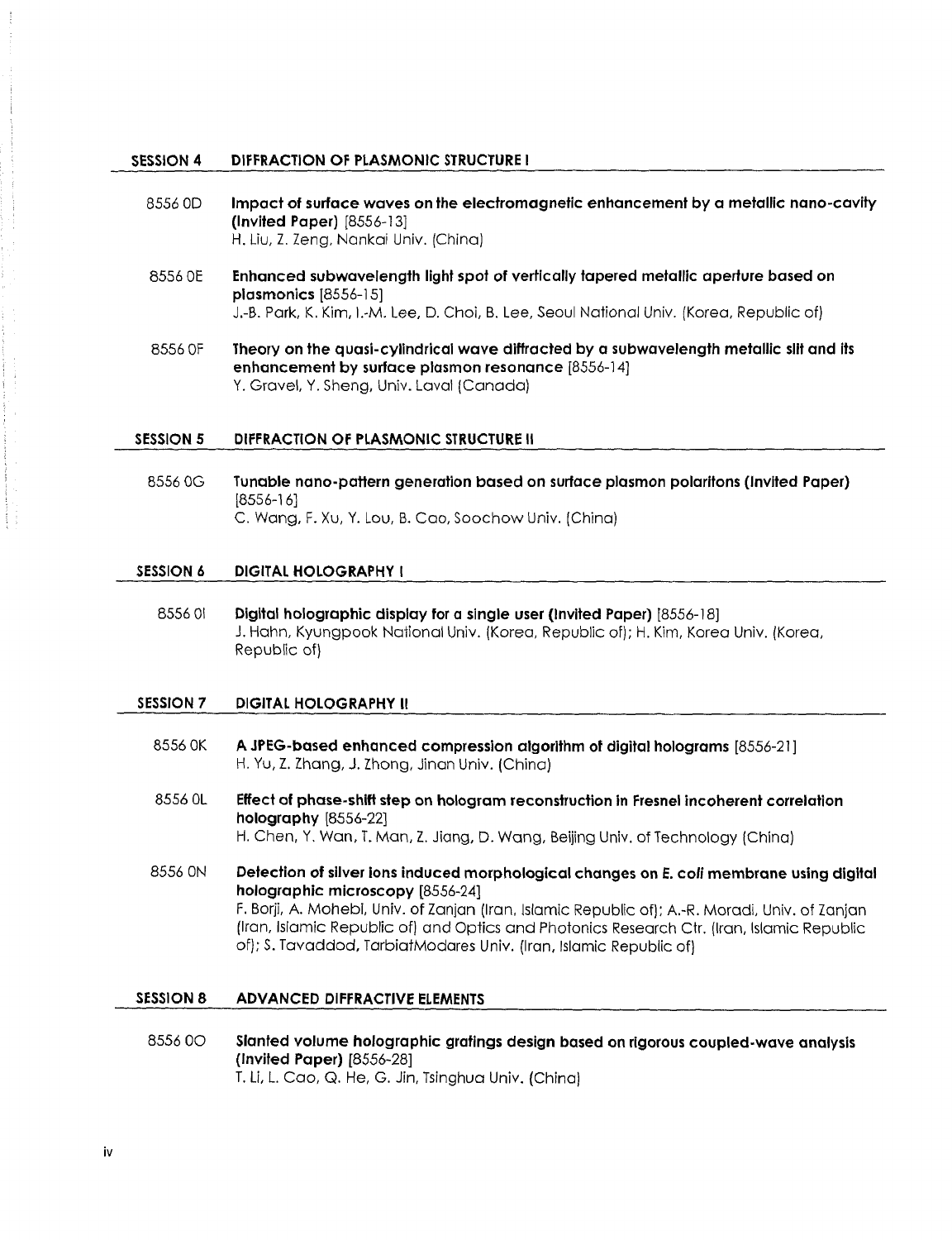- 8556 OP A parameters study of the multi-plane diffraction iterative algorithm of the single-beam phase retrieval [8556-27] Y. Sun, Z. Zhang, J. Zhong, Jinan Univ. (China)
- 8556 OR Fast generation of hologram from range camera images based on the sub-lines and holographic interpolation (Invited Paper) [8556-29] P. Tsang, W. C. Situ, W.-K. Cheung, City Univ. of Hong Kong (Hong Kong, China); T.-C. Poon, Virginia Polytechnic Institute and State Univ. (United States) and Shanghai Institute of Optics and Fine Mechanics (China); C. Zhou, Shanghai Institute of Optics and Fine Mechanics (China)
- 8556 OT High-efficient design method of large diffractive optical elements by vectorial field analysis based on boundary element method (Invited Paper) [8556-26] J. Sugisaka, T. Yatagai, Utsunomiya Univ. (Japan)

#### SESSION <sup>9</sup> NANO MEASUREMENT AND FABRICATION

- 8556 OU Dynamic holographic interferometry with matrix LC modulator (Invited Paper) [8556-31] S. A. Pulkin, Saint Petersburg State Univ. (Russian Federation); V. Y. Venediktov, Saint Petersburg State Univ. (Russian Federation) and Saint-Petersburg State Electrotechnical Institute (Russian Federation) and Vavilov State Optical Institute (Russian Federation); V. Ivanov, V. I. Korotkov, I. M. Pasechnik, Saint Petersburg State Univ. (Russian Federation); A. A. Sevrygin, Saint Petersburg State Electrotechnical Univ. (Russian Federation); M. A. Solov'ev, Vavilov State Optical Institute (Russian Federation)
- 8556 OV The influence of modified squeezing ratio on the birefringence characteristics of photonic crystal fibers [8556-34] P. Song, Univ. of Jinan (China)
- <sup>8556</sup> OW 3D measurement system with two detecting channels using structured light [8556-33] S. Wei, C. Zhou, S. Wang, Shanghai Institute of Optics and Fine Mechanics (China)

#### SESSION 10 APPLICATIONS

- 8556 0Y Beam splitters of metal-dielectric reflective gratings [8556-36] A. Hu, C. Zhou, H. Cao, J. Wu, J. Wei, Shanghai Institute of Optics and Fine Mechanics (China)
- <sup>8556</sup> 0Z Three-dimensional optical techniques using Dammann gratings (Invited Paper) [8556-35] C. Zhou, J. Yu, S. Wang, S. Wei, Shanghai Institute of Optics and Fine Mechanics (China)
- 8556 <sup>10</sup> The study on the focusing property of the VLS grating with different types of beams [8556-37] C. Wang, W. Zhang, Y. Gao, Guangxi Univ. (China)
- 8556 <sup>11</sup> Absorption enhancement in thin-film solar cell using grating structure [8556-38] J. Wu, C. Zhou, H. Cao, A. Hu, W. Jia, Shanghai Institute of Optics and Fine Mechanics (China)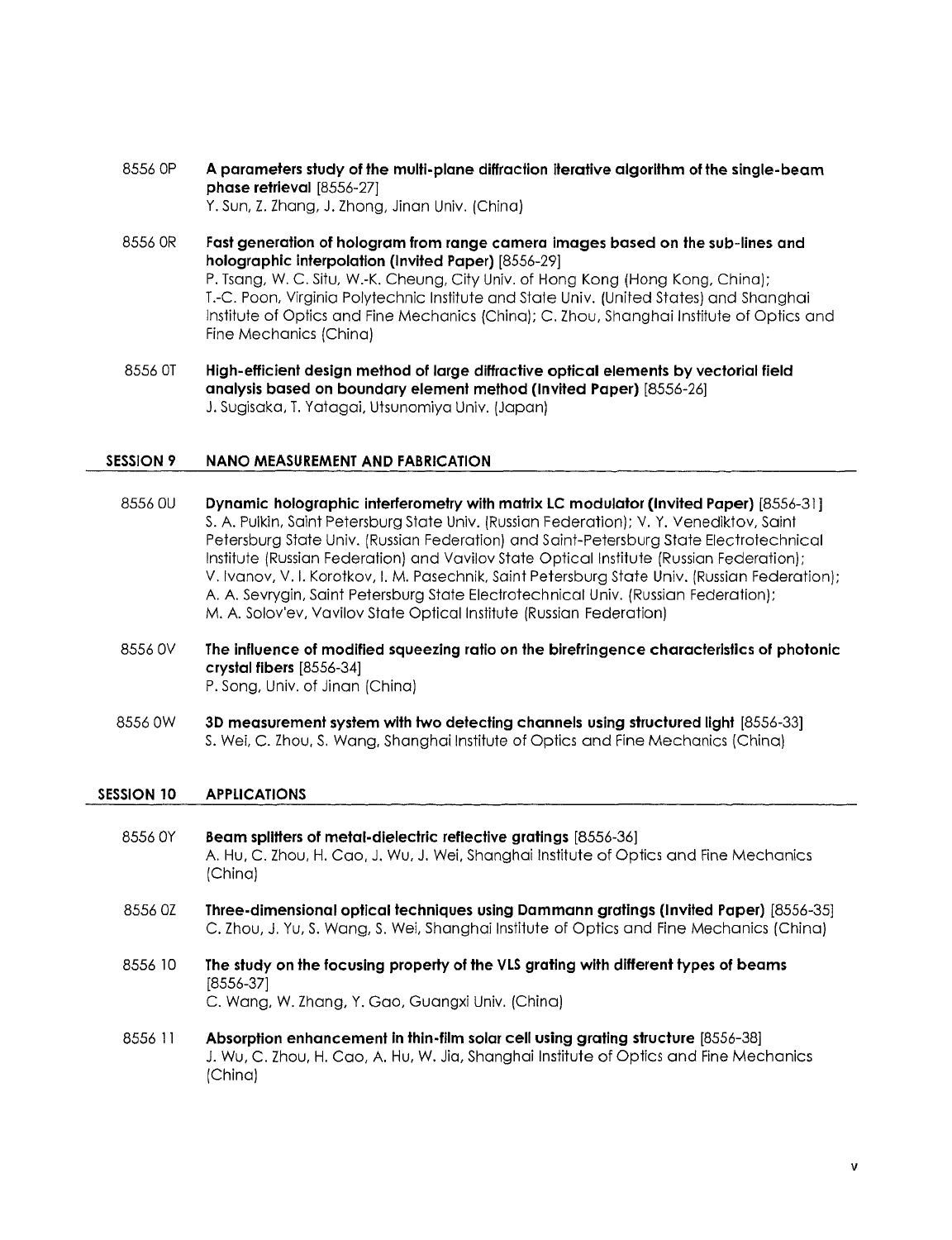#### SESSION <sup>11</sup> DEVICES AND FABRICATION

- 8556 12 Calibration and pre-compensation of direct laser writing system [8556-40] F. Zhu, C. Zhou, J. Ma, Shanghai Institute of Optics and Fine Mechanics (China)
- <sup>8556</sup> <sup>13</sup> Quantitative evaluation of spatial phase light modulator characteristics in Fresnel incoherent correlation holography [8556-41] T. Man, Y. Wan, H. Chen, Z. Jiang, D. Wang, Beijing Univ. of Technology (China)
- 8556 15 An optically addressed liquid crystal light valve with high transmittance [8556-42] D. Huang, W. Fan, X. Li, Z. Lin, Shanghai Institute of Optics and Fine Mechanics (China)
- 8556 <sup>16</sup> Tunable photonic structures from liquid crystal elastomers [8556-43] M. Gregorc, Univ. of Ljubljana (Slovenia); H. Li, Nankai Univ. (China); V. Domenici, Univ. degli studi di Pisa (Italy); I. Drevensek-Olenik, Univ. of Ljubljana (Slovenia) and J. Stefan Institute (Slovenia)
- 8556 <sup>17</sup> Optical path difference characteristics of the fluorescence holographic system [8556-39] X. Lai, S. Zeng, Britton Chance Ctr. for Biomedical Photonics (China) and Huazhong Univ. of Science and Technology (China)

#### POSTER SESSION

- 8556 <sup>19</sup> Speckle noise reduction in digital holography due to angular diversity by spatial light modulator [8556-49] P. Meng, D. Wang, L. Rong, Y. Wang, Beijing Univ. of Technology (China)
- 8556 1A Iterative partial quantization method for the error reduction of low-quantized kinoforms [8556-50]

S. Yang, S. Serikawa, Kyushu Institute of Technology (Japan)

- 8556 1C Computer simulation and optimization design of the holographic photonic crystal template fabrication process [8556-55] Y. Liu, Academy of Armored Force Engineering (China)
- 8556 1D Numerical simulation of polarization dependent characteristics of the structured thin-films phase grating [8556-45] Y. Y. Li, C. Hu, Y. C. Wu, H. H. Feng, J. J. Chen, Wenzhou Medical College (China)
- 8556 1F Design and Fabrication of nanowire-grid polarizer in near-infrared broadband [8556-60]
- Q. Jin, Q. Liu, J. Wu, Y. Cheng, Soochow Univ. (China)
- 8556 1G Phase imaging for photorefractive holographic gratings with dual-wavelength digital holography [8556-61]

Z. Gao, Z. Jiang, Y. Wang, J. Wu, Y. Wang, Beijing Univ. of Technology (China)<br>8556 1H A novel iterative computation algorithm for Kinoform of 3D object [8556-46]

X. Jiang, P. Chuang, X. Wang, Y. Zong, Academy of Armored Force Engineering (China)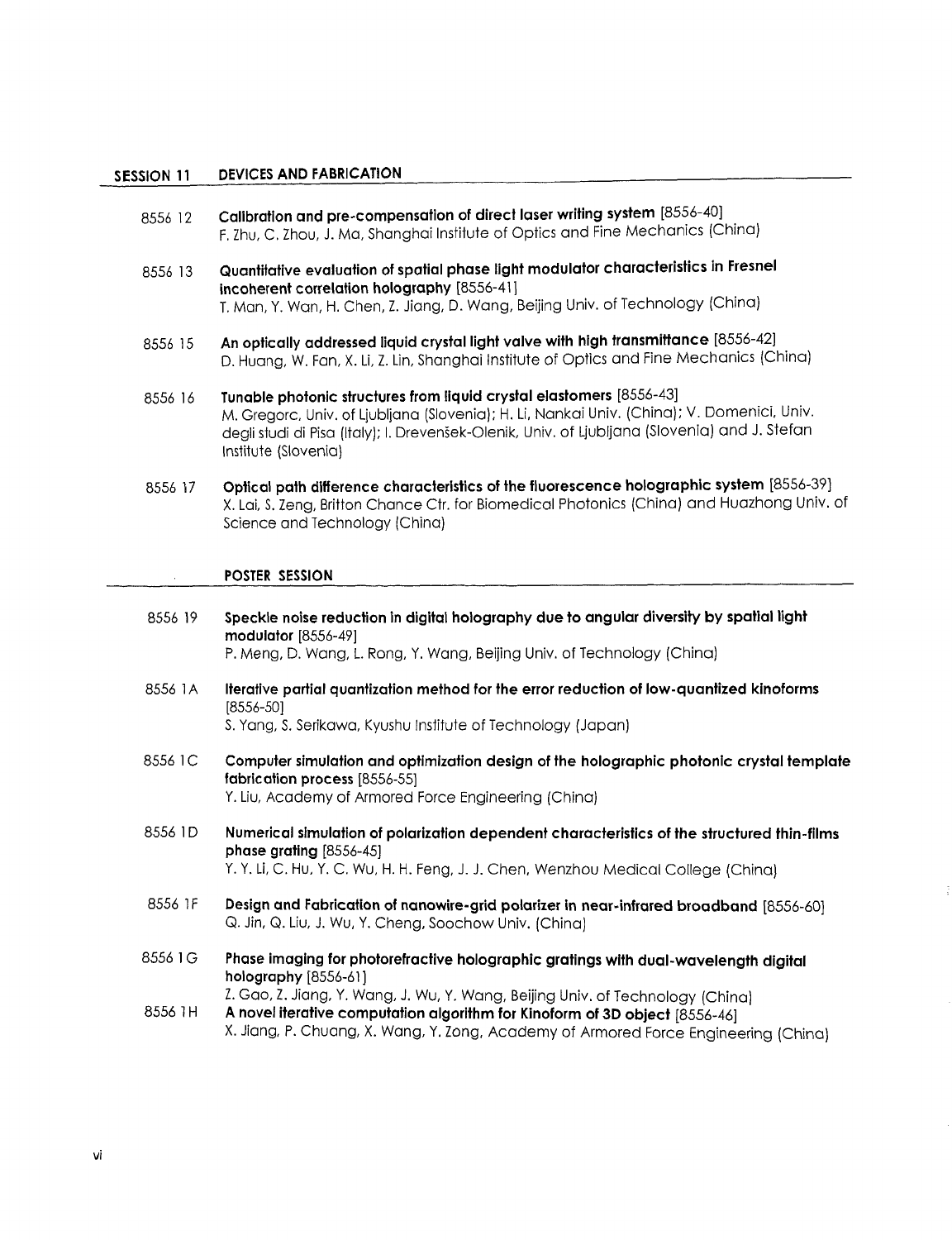- 8556 1K Experiment study on measurement of the optical fiber refractive index based on digital holography [8556-68] D. Wang, Z. Chang, S. Huang, Shanghai Univ. (China)
- <sup>8556</sup> 1L Factors of influencing the value of w in the bi-grating diffraction imaging equation [8556-69] W. Zhang, F. Zhu, C. Wang, Y. Gao, L. Liu, Guangxi Univ. (China)
- 8556 1M Electro-holography display using computer generated hologram of 3D objects based on projection spectra [8556-70] S. Huang, D. Wang, C. He, Shanghai Univ. (China)
- 8556 1N Holographic two-dimensional photonic crystal of LED decorative illumination [8556-72] G. Li, Y. Zheng, Y. Qiu, A. Huang, Fujian Normal Univ. (China)
- 8556 10 Theoretical analysis of volume moiré tomography based on double orthogonal gratings for real 3D flow fields diagnosis [8556-73] N. Sun, Y. Song, J. Wang, Z. Li, A. He, Nanjing Univ. of Science and Technology (China)
- 8556 1P A novel 2D wavelength-time chaos code in optical CDMA system [8556-74] Q. Zhang, X. Xin, Y. Wang, L. Zhang, C. Yu, N. Meng, H. Wang, Beijing Univ. of Posts and Telecommunications (China)
- 8556 1Q Defect mode in a one-dimensional photonic crystal with a dielectric-superconducting pair defect [8556-53] J. Wu, J. Gao, Shandong Univ. of Technology (China)
- 8556 1R Effective design of diffractive optical elements for beam splitting with SA algorithm [8556-54] H. Pang, Institute of Optics and Electronics (China) and Univ. of Electronic Science and Technology of China (China); S. Yin, Chongqing Institute of Green and Intelligent Technology (China); Q. Deng, Institute of Optics and Electronics (China); Y. Fu, Univ. of Electronic Science and Technology of China (China); C. Du, Chongqing Institute of Green and Intelligent Technology (China)
- 8556 1S Improving the phase measurement by the apodization filter in the digital holography [8556-62] S. Chang, D. Wang, Y. Wang, J. Zhao, L. Rong, Beijing Univ. of Technology (China)
- 8556 IT Rectification of gridline structure in integral image using radon transform and perspective transformation [8556-63] B. Wang, Y. Song, A. He, Nanjing Univ. of Science and Technology (China)
- 8556 1U Study on effects of organic solvents on Hela cells by digital holography [8556-65] L. Ouyang, D. Wang, Y. Wang, X. Wang, Beijing Univ. of Technology (China); L. Marx, Beijing Univ. of Technology (China) and Graz Univ. of Technology (Austria)